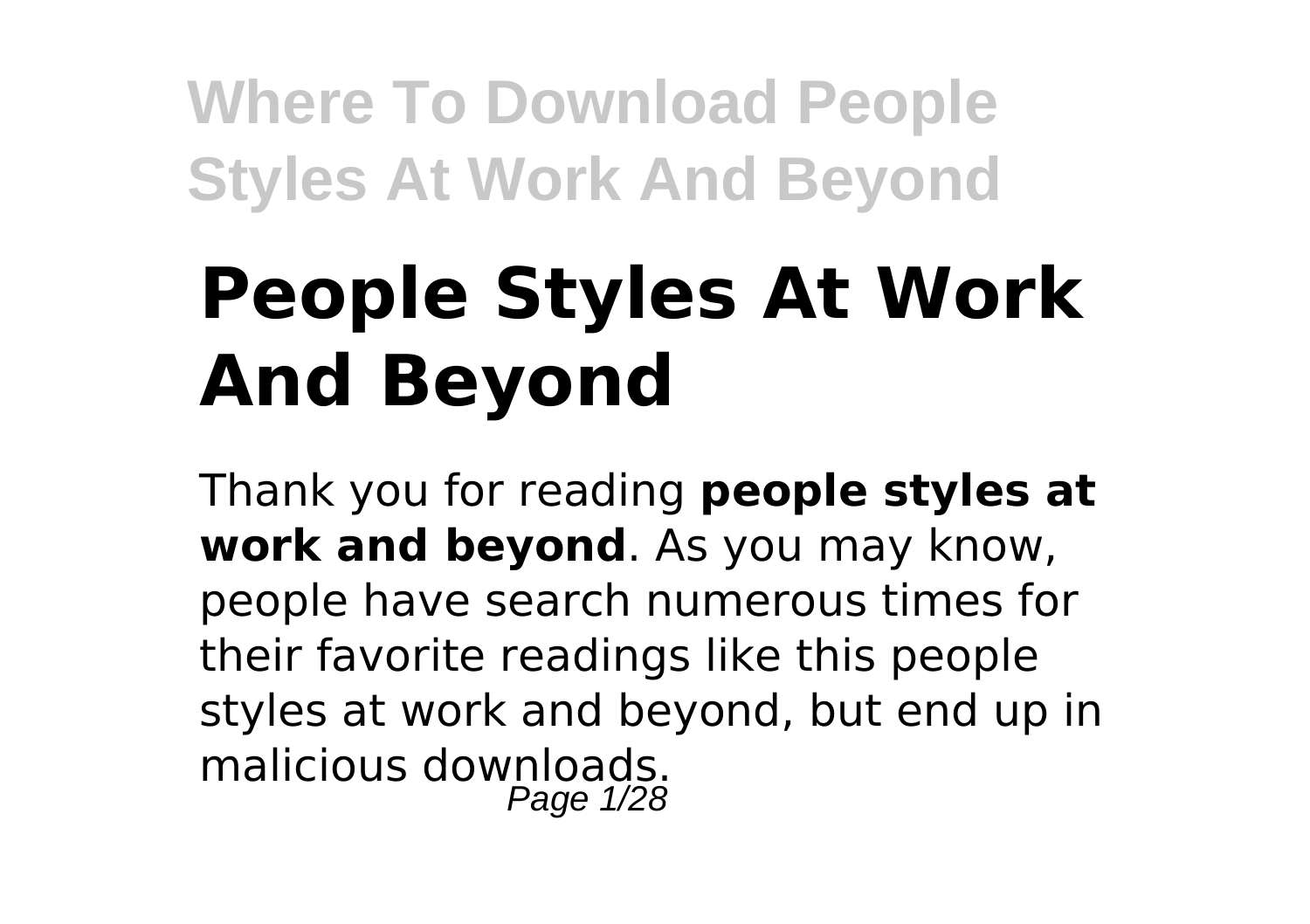Rather than enjoying a good book with a cup of tea in the afternoon, instead they are facing with some harmful bugs inside their computer.

people styles at work and beyond is available in our book collection an online access to it is set as public so you can download it instantly.

Page 2/28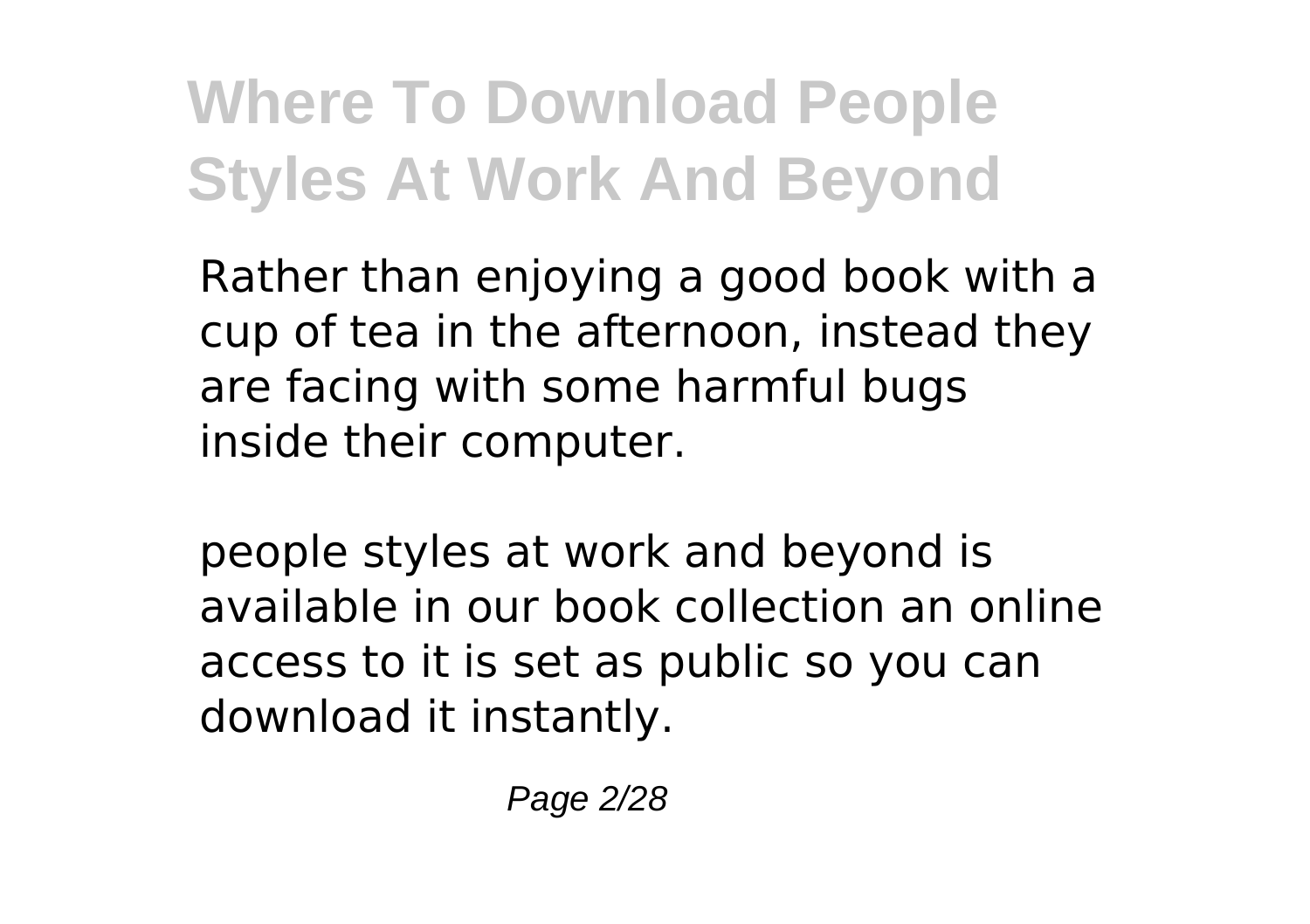Our book servers spans in multiple countries, allowing you to get the most less latency time to download any of our books like this one.

Kindly say, the people styles at work and beyond is universally compatible with any devices to read

Authorama offers up a good selection of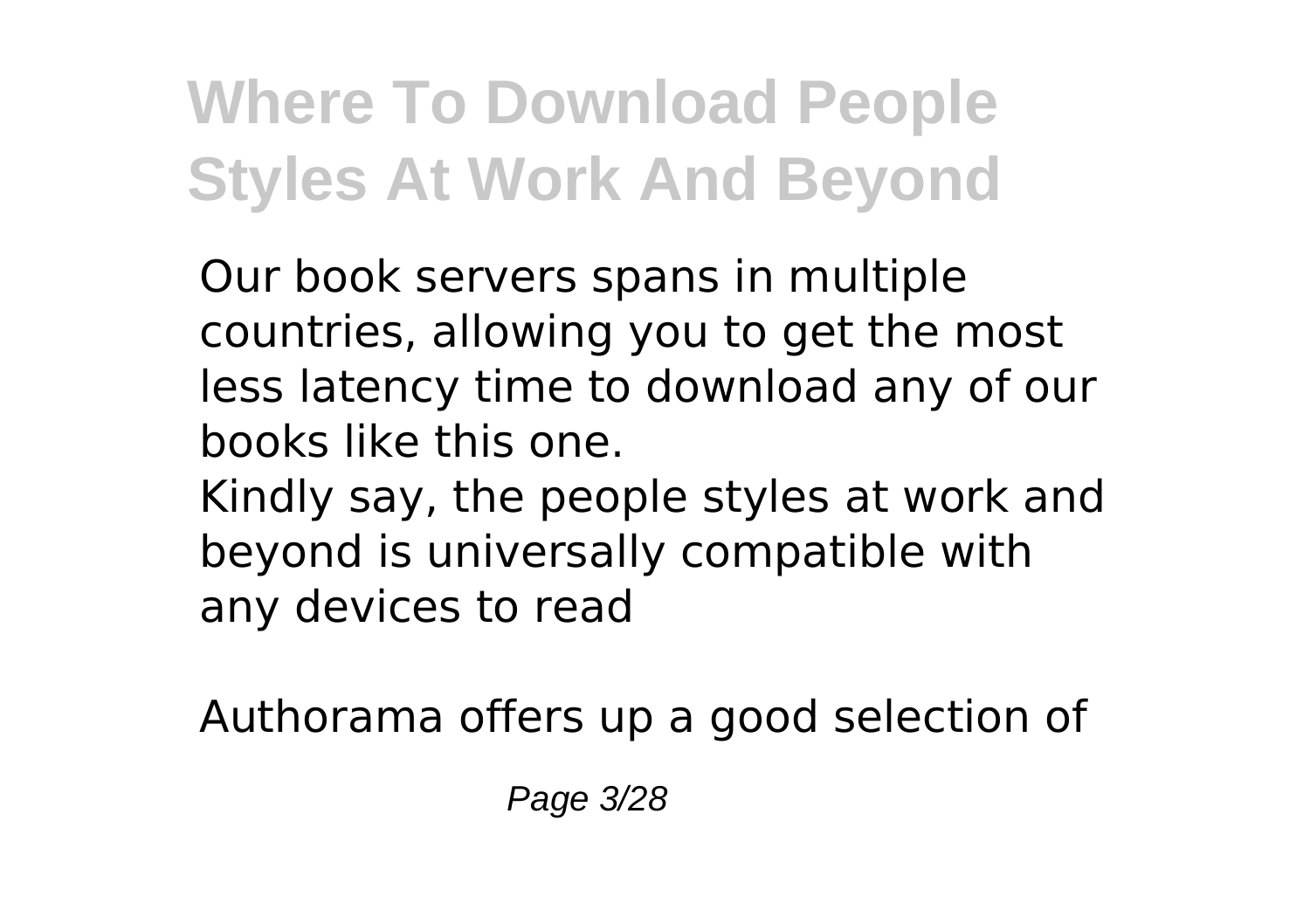high-quality, free books that you can read right in your browser or print out for later. These are books in the public domain, which means that they are freely accessible and allowed to be distributed; in other words, you don't need to worry if you're looking at something illegal here.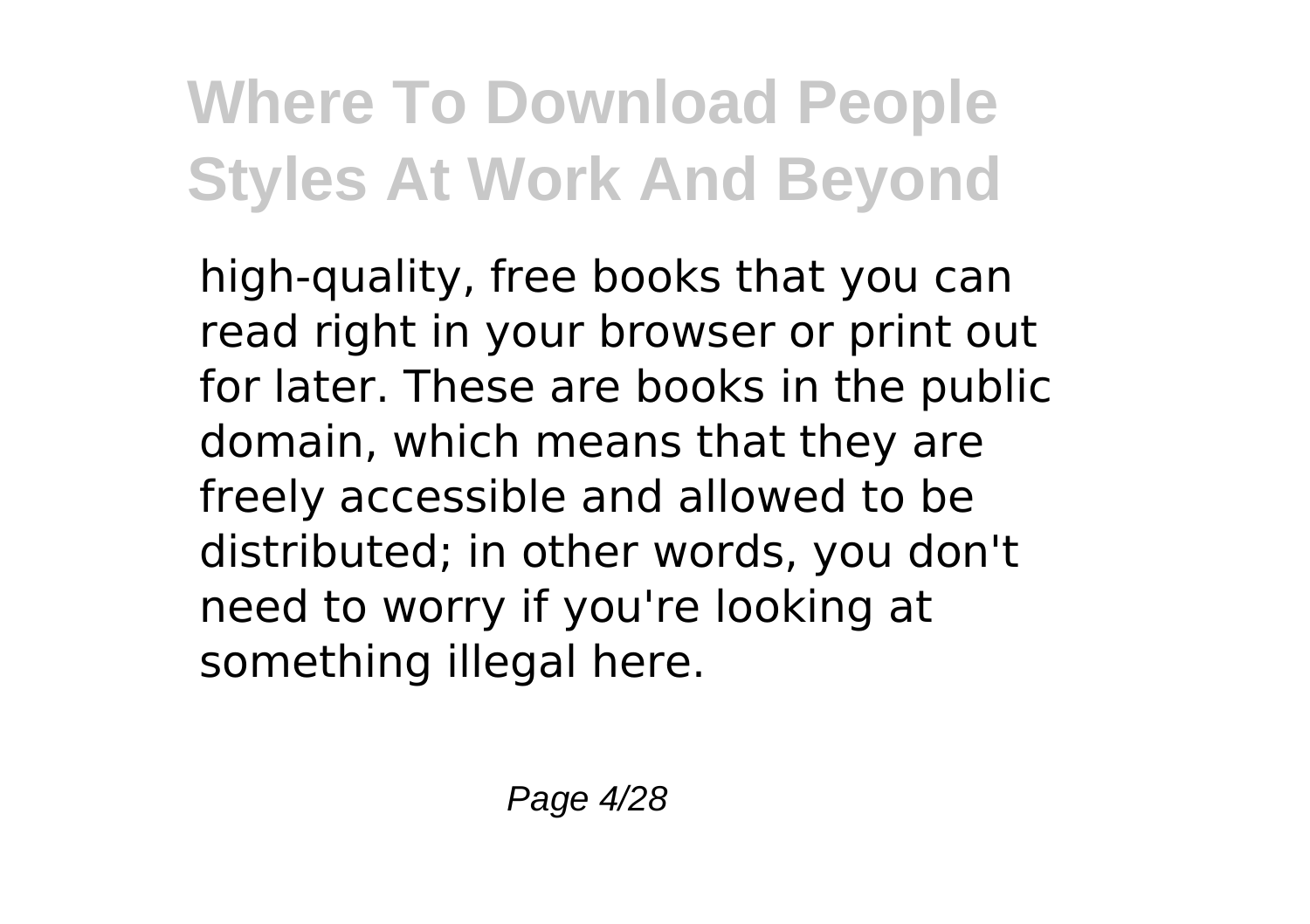#### **People Styles At Work And** People Styles at Work . . . and Beyond does this by offering a self-assessment to determine which style you are and then uses that information to teach readers how to: recognize how they come across to other coworkers; read others' body language and behavior to identify the best ways to work with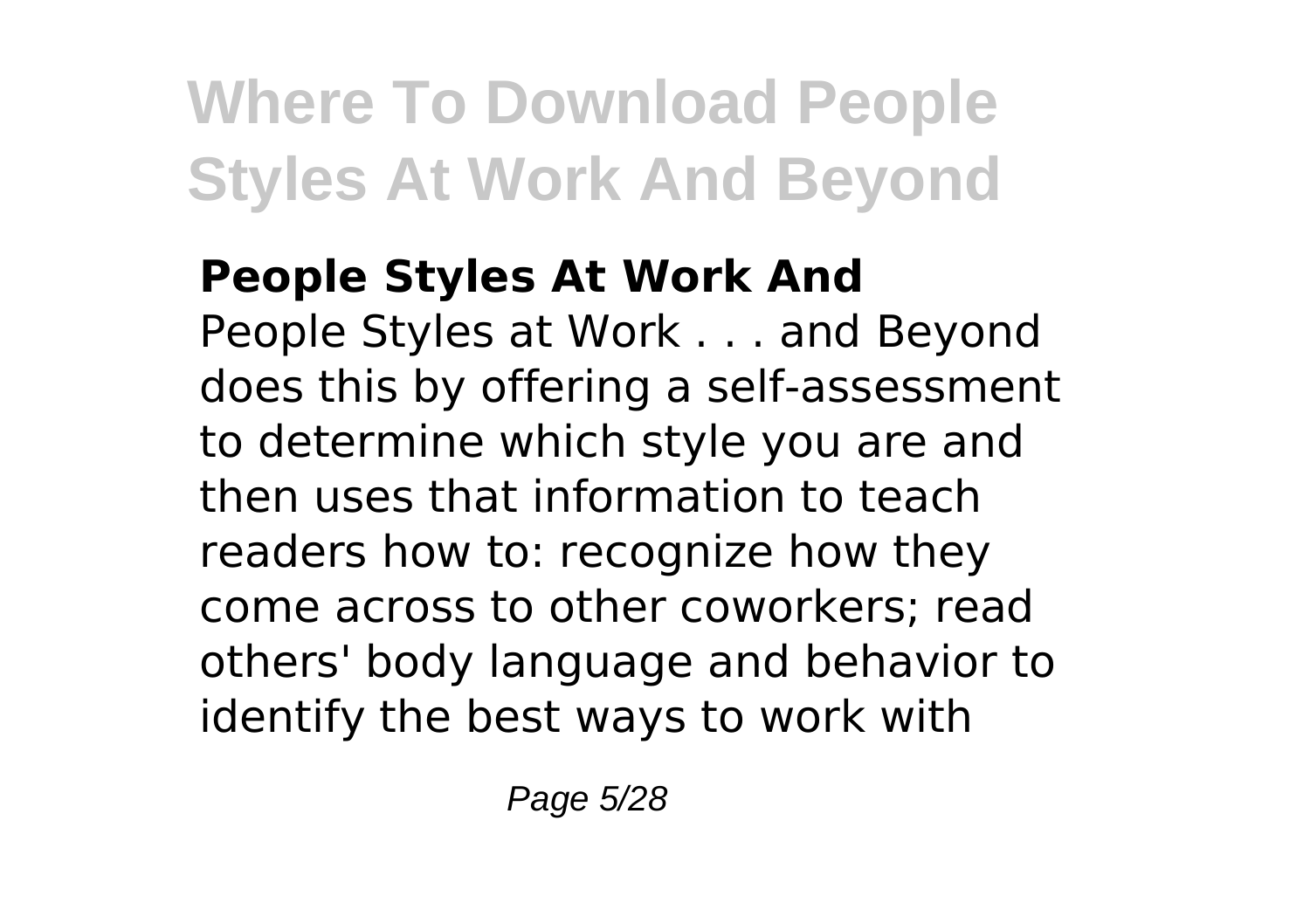them; make small adjustments that will dramatically increase the quality and productivity of their interactions; find common ground with different people while retaining their individuality; relate

#### **People Styles at Work...And Beyond: Making Bad ...**

...

Page 6/28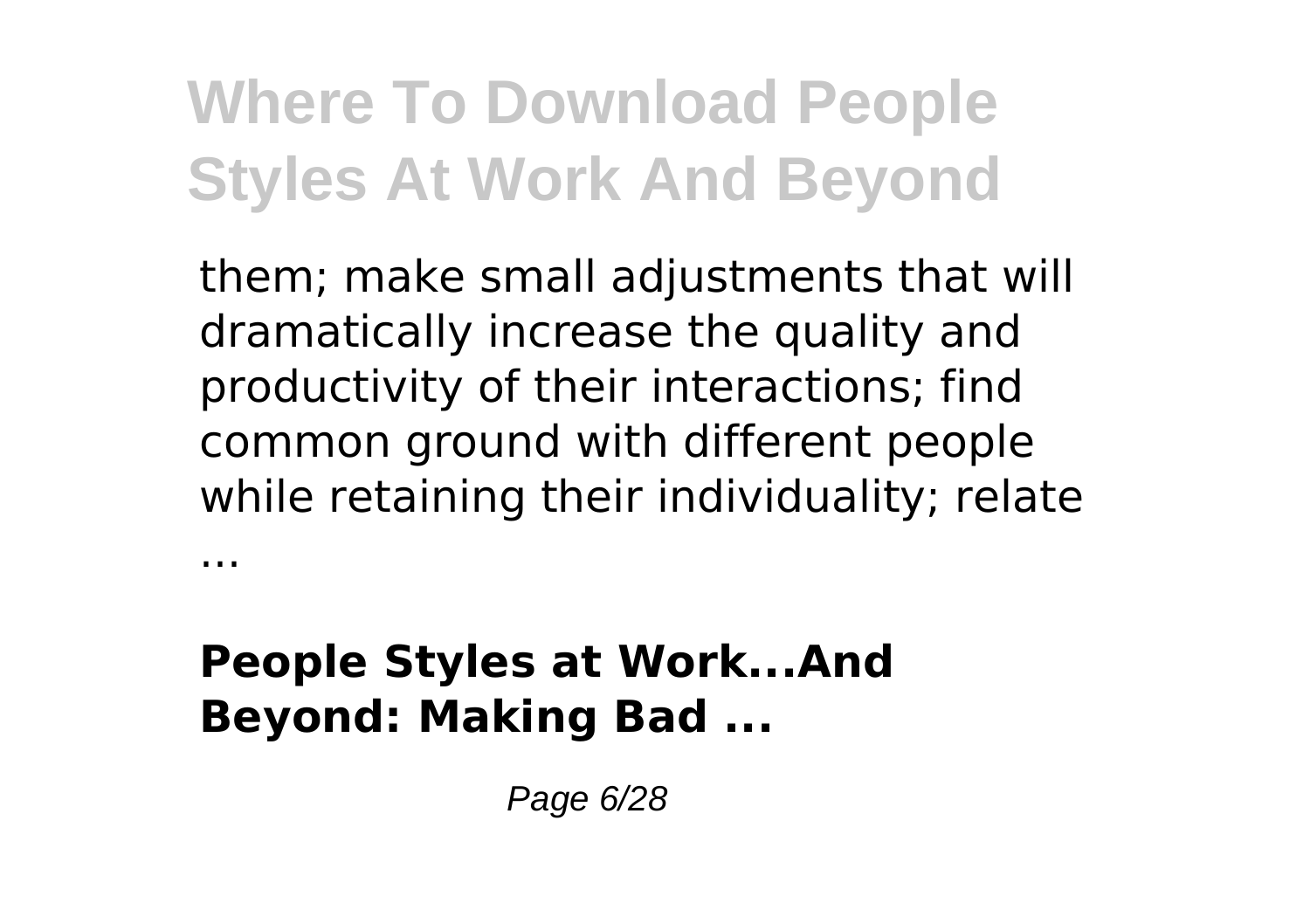Assertive people are more energetic and quick to action than less assertive people. Responsiveness is the degree to which people are seen as showing emotions or demonstrating sensitivity. Responsive people express feelings more openly, enjoy working with people, and are concerned about the human aspect of issues.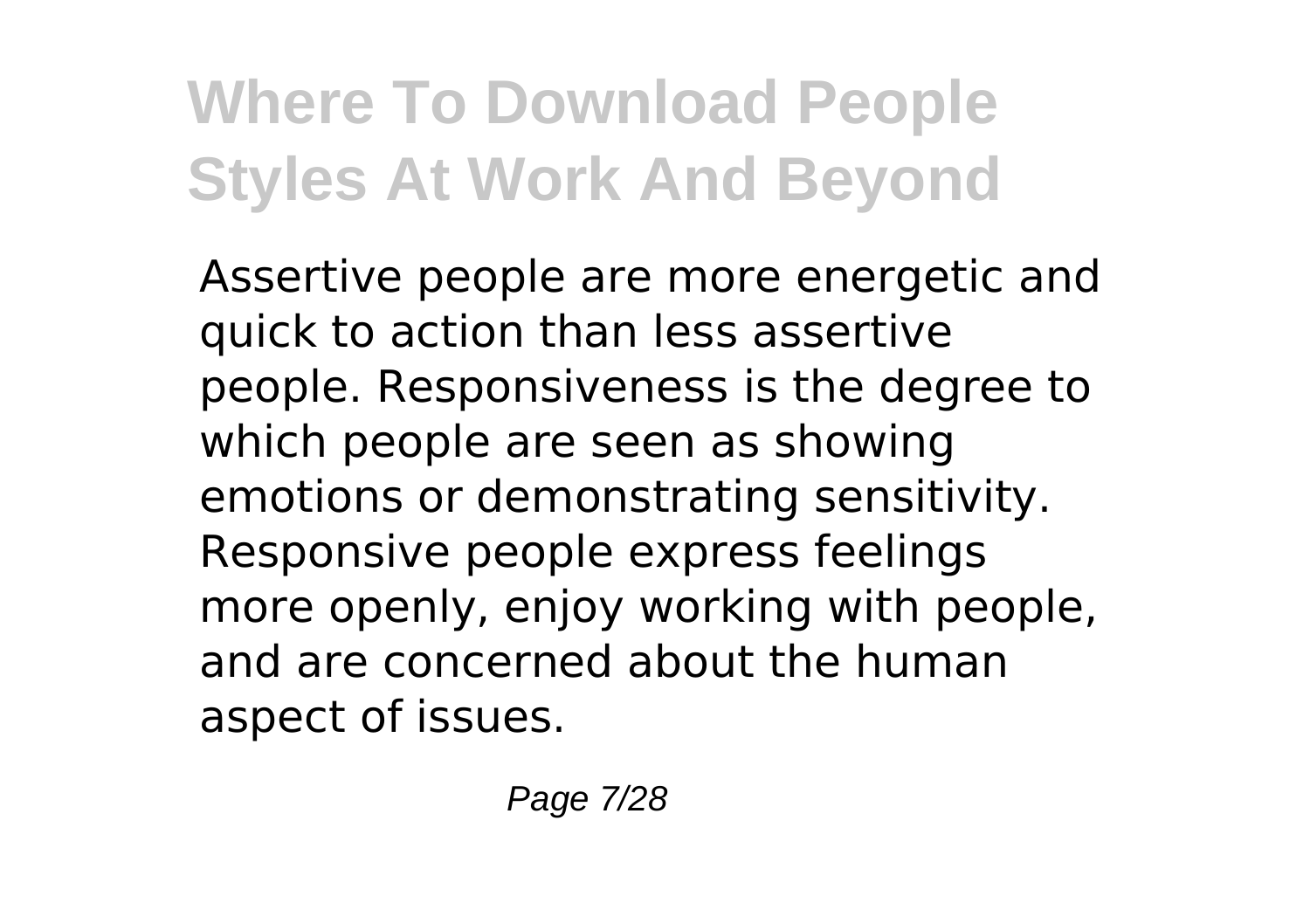#### **Want to Be More Productive at Work? Know Your People Style** People strong in the Loving working style are sensitive and empathic. They have an unconscious finger on the pulse of every other person on the team. If you want to know how others on your team are...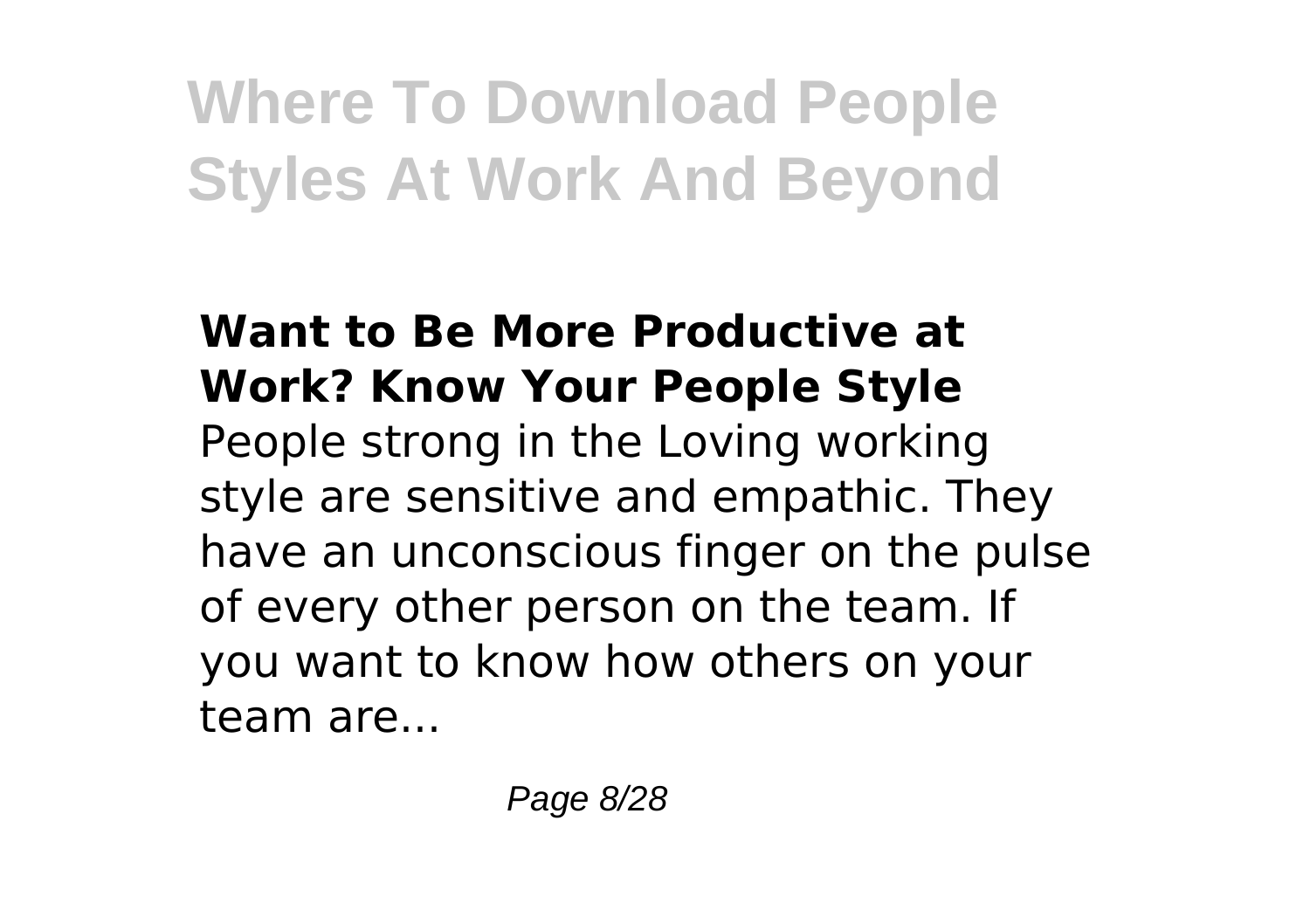#### **4 Unique Working Styles: What's Yours? | Inc.com**

People style at work, 1. "Making Bad Relationships Good &<br />Good Relationships Better"<br />> <br />>>>>> 2. No wonder we have people problems <br />75% of populations are different from vou. < br />Not worse. Not better.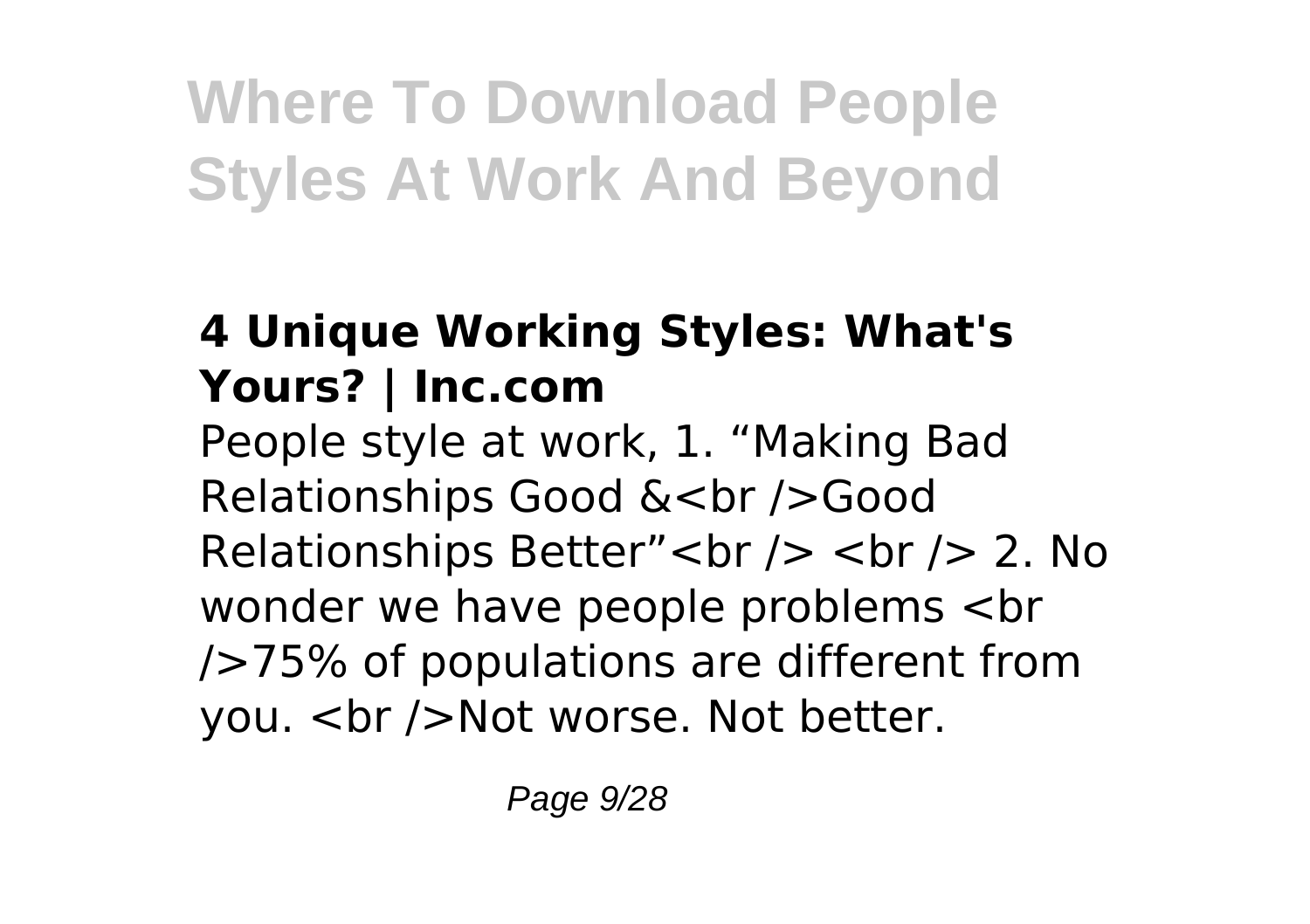#### **People style at work, - LinkedIn SlideShare**

Flamboyant, energetic, and impulsive, they are the most outgoing of the People Styles. Drivers are, like expressives, more assertive. But they are less responsive.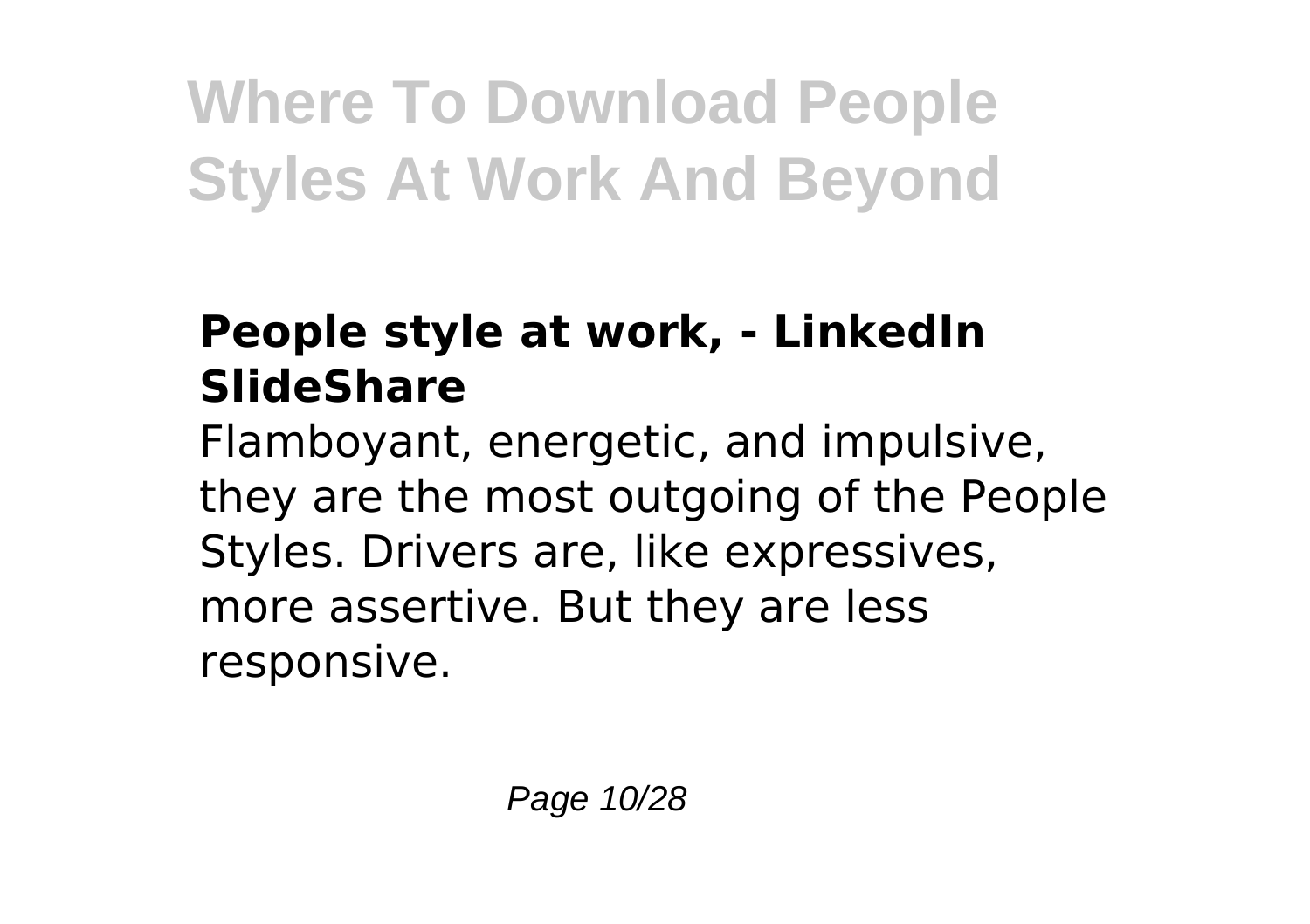#### **There are 4 behavioural styles that determine productivity ...**

The Nine Styles at Work 1) The Perfectionist - Ones are responsible, thorough, and hard working with high standards for themselves and others. They know how to do things the right way.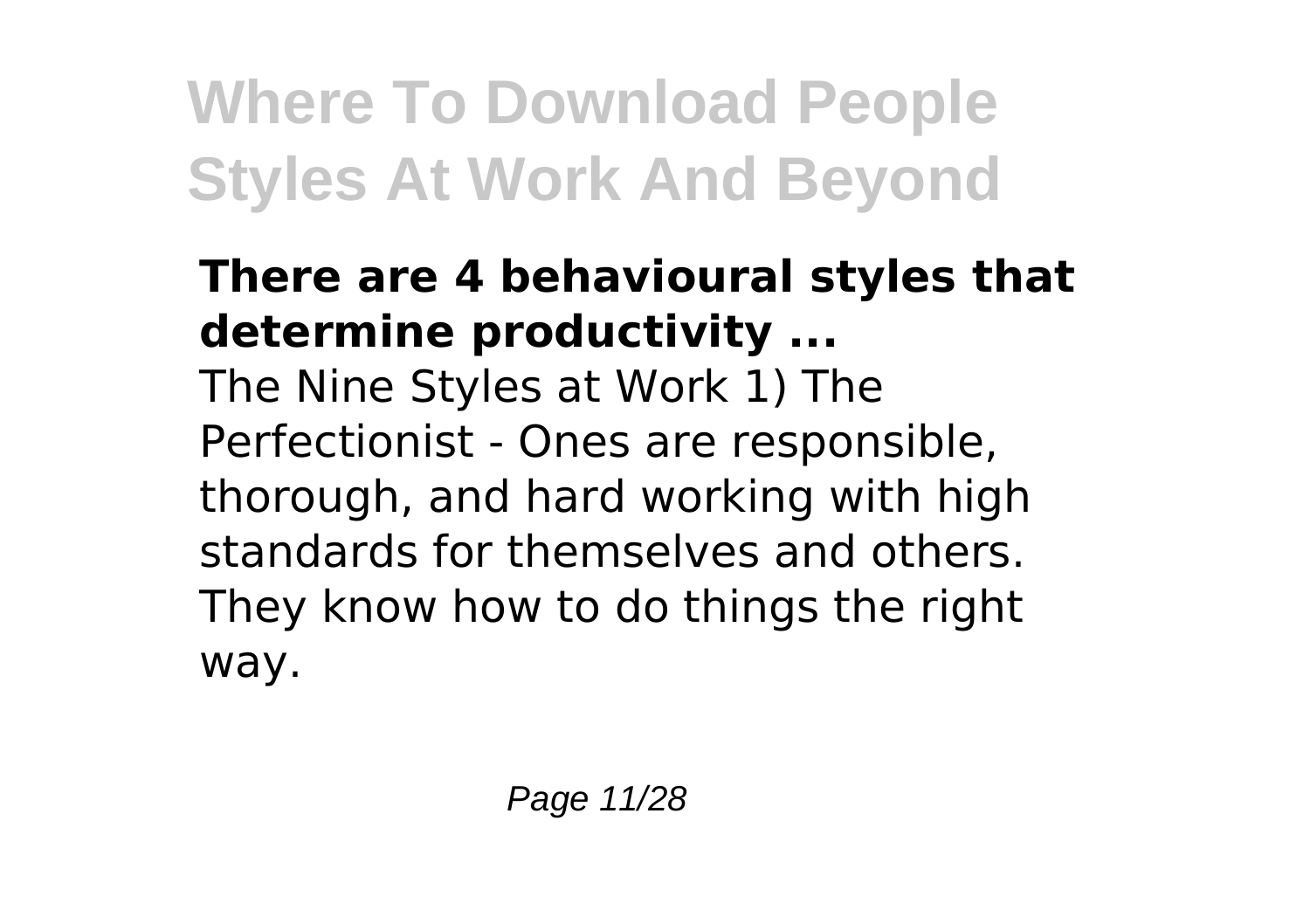#### **The Nine Styles at Work — THE ENNEAGRAM AT WORK**

Using the styles at work Once you identify your own style and the styles of your coworkers, you can use them to improve collaboration as well as recognize your own tendencies and biases. "If you...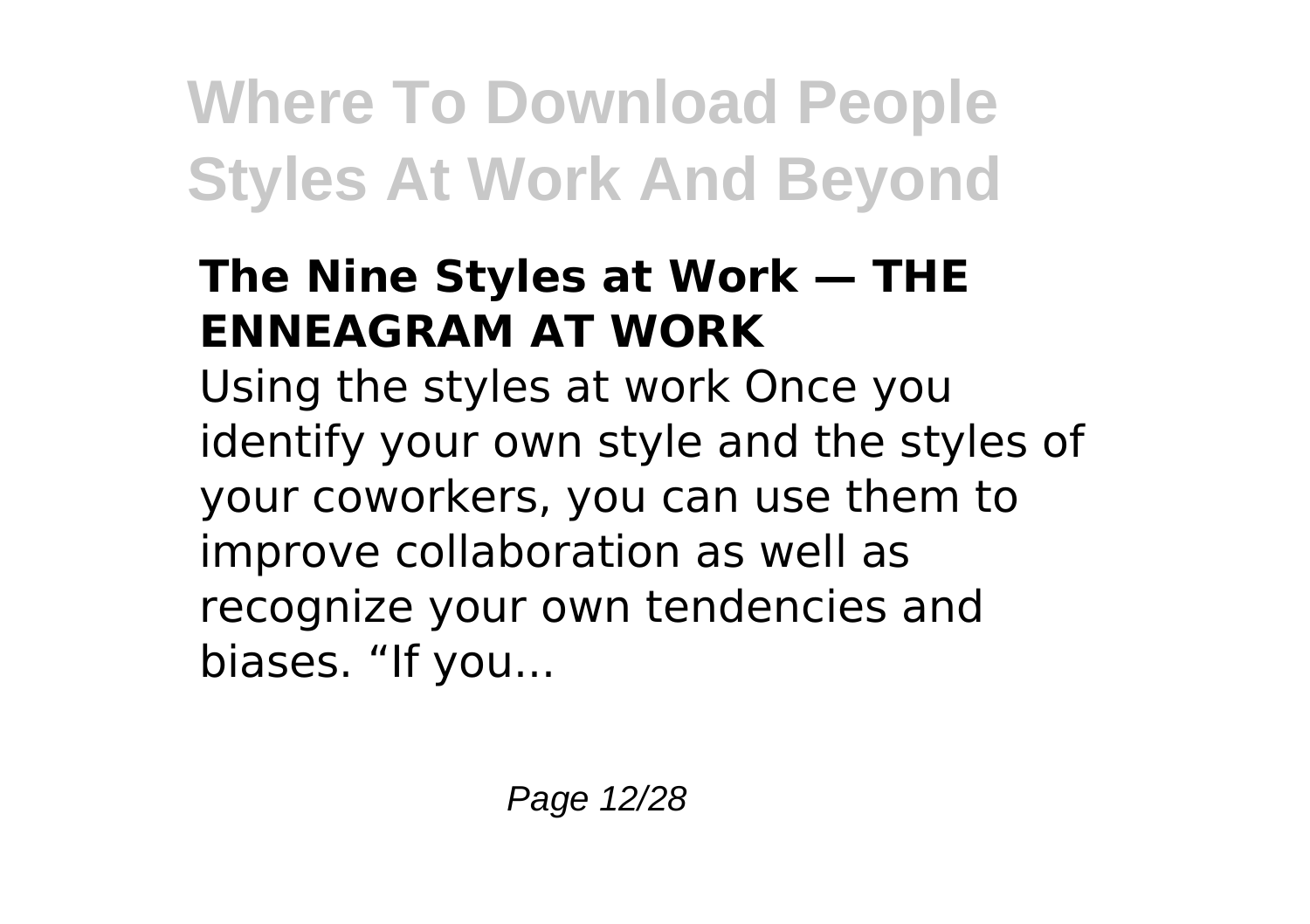#### **These are the 4 different work styles and how to work with ...** Everyone has a unique work style. But if you're able to clearly identify and really own your personal work style, it can help you in a variety of ways. Take this quiz to identify your work style and learn more about what your strengths may be and how and when to flex those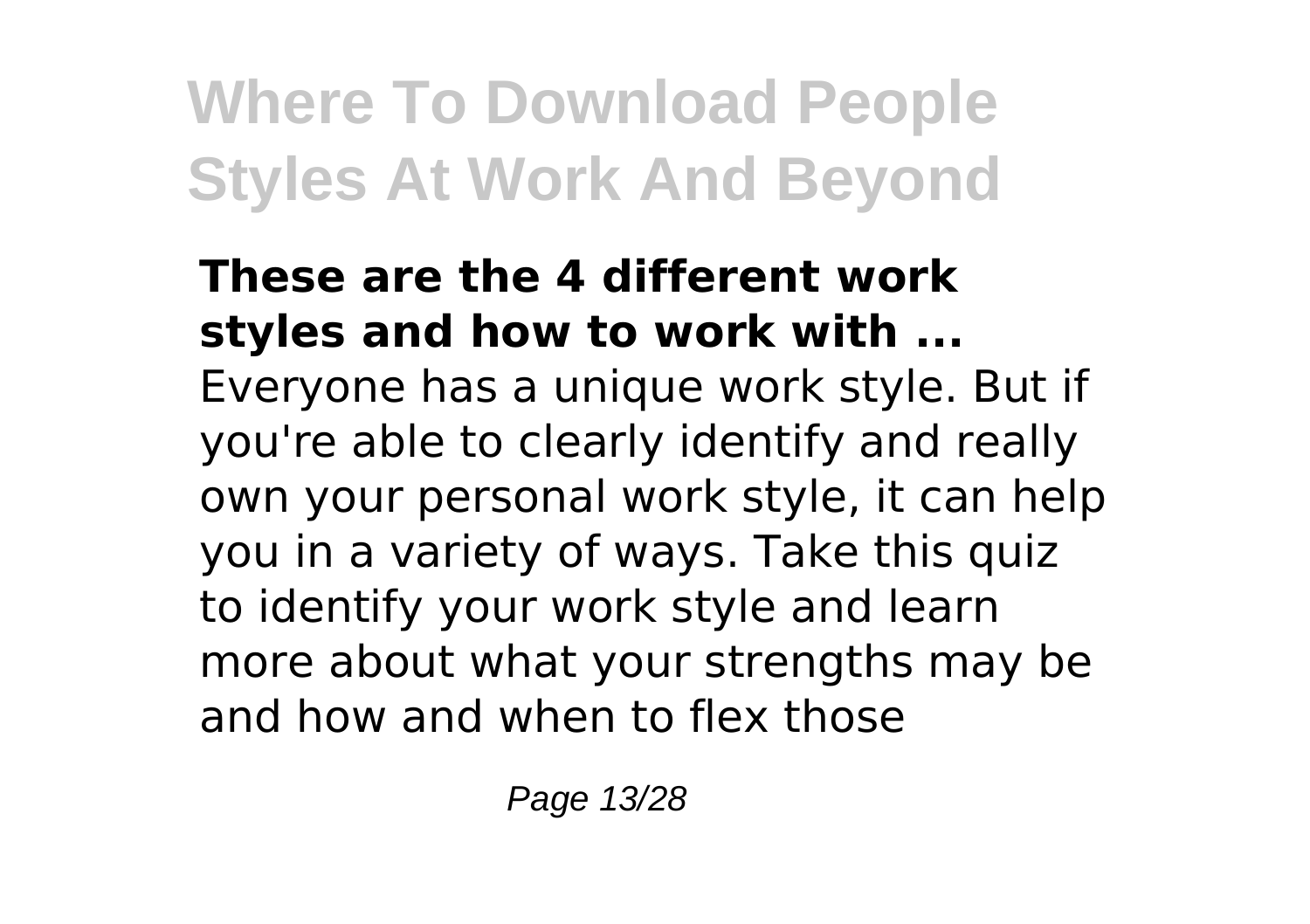professional muscles.

#### **Take Our Quiz | What's Your Work Style? - Idealist**

People may see you as cautious, disciplined, painstaking and exact in your work. You may be gifted in tasks that require both accuracy and attention to detail, and have a highly-honed ability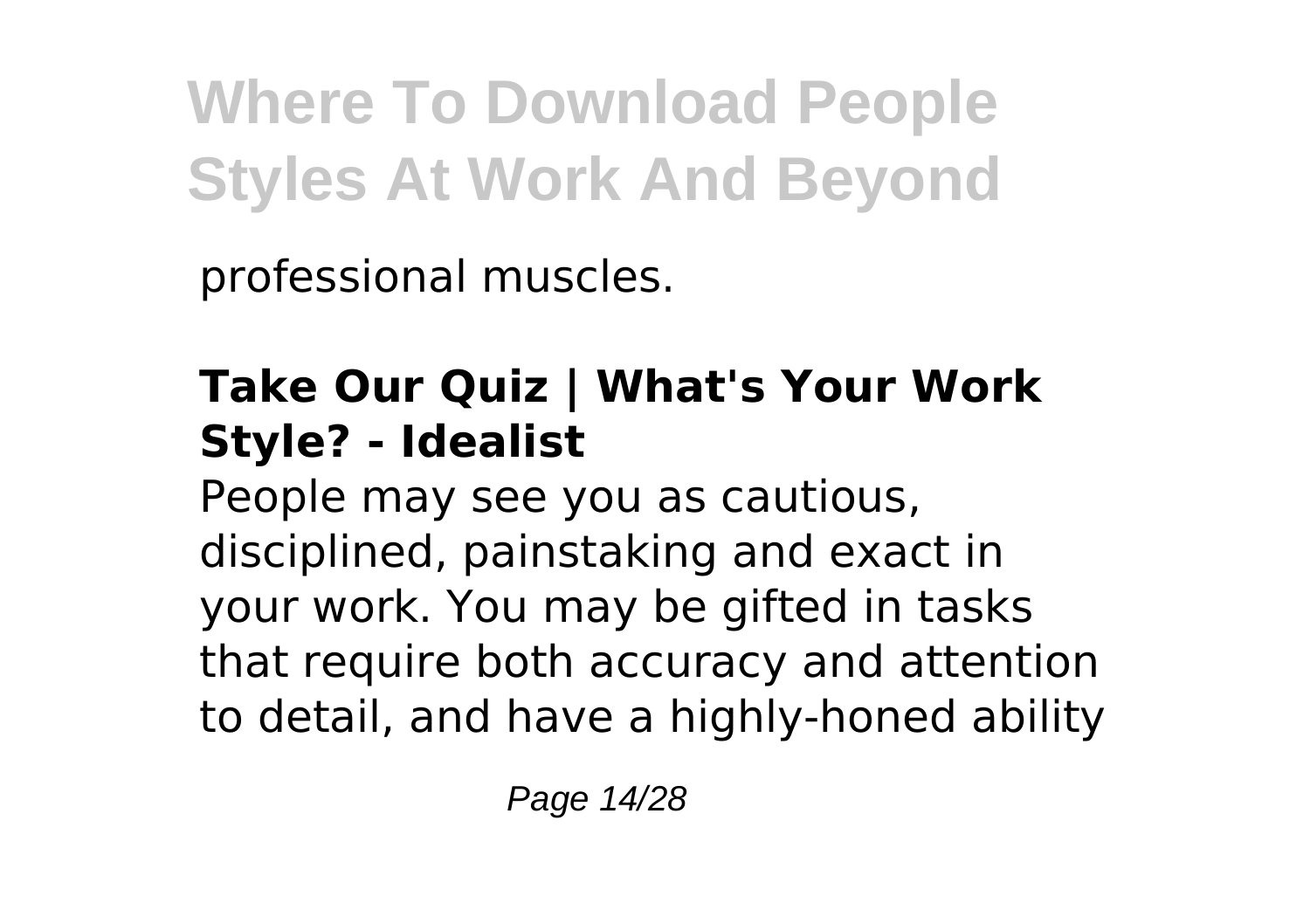to resolve complex issues. You may find it more difficult to communicate with the. Inspirer

#### **Insights Discovery Test - What is your style? | The Colour ...**

Work Styles Inventory Descriptions Amiable Amiables are people-oriented, relatively unassertive, warm, and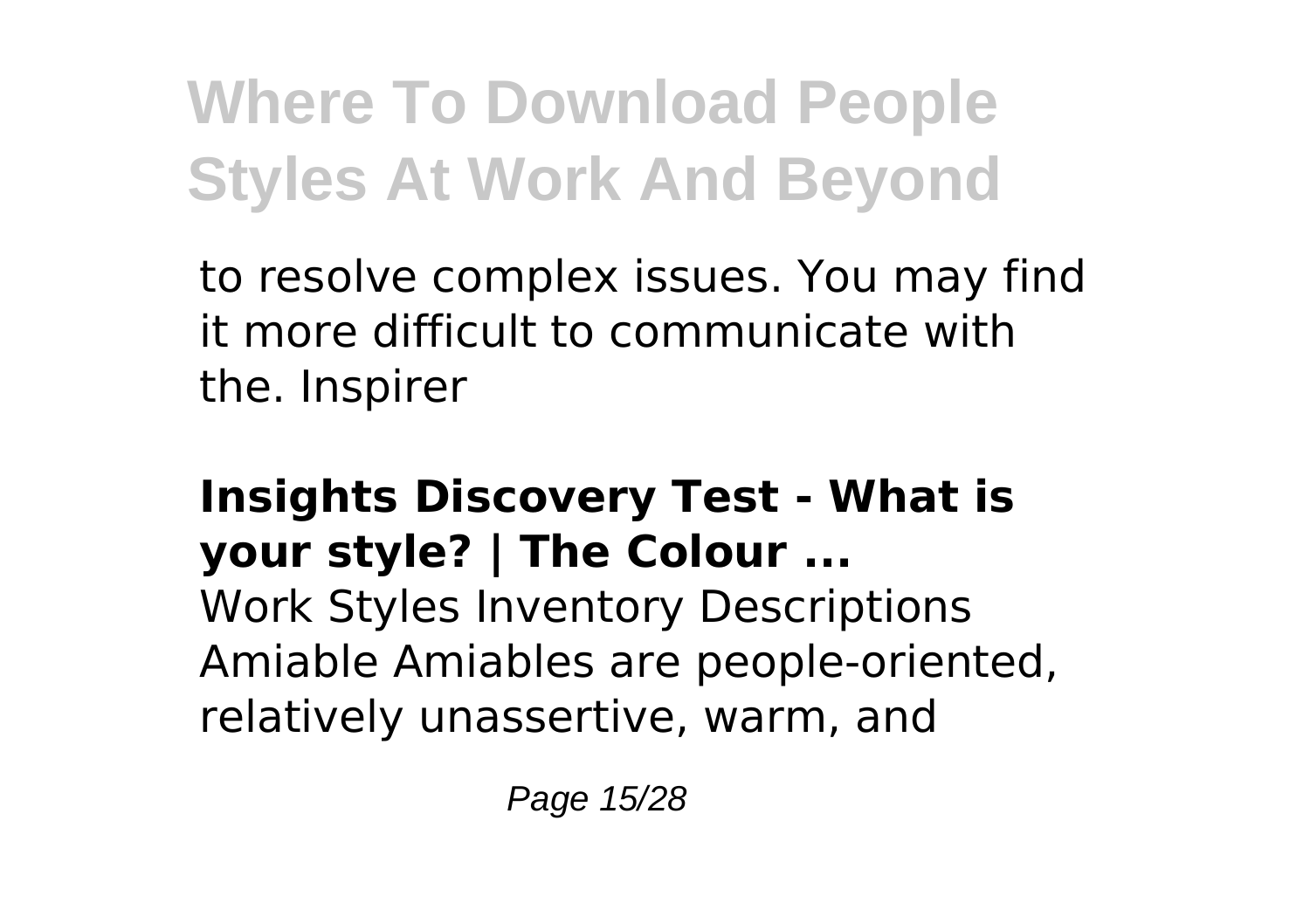reliable. Amiables are sometimes seen by others as compliant, softhearted, and acquiescent. Amiables seek security. They take action and make decisions slowly. This pace stems from their desire to avoid risky or unknown situations.

#### **Work Style Inventory Quiz Handout 3.3**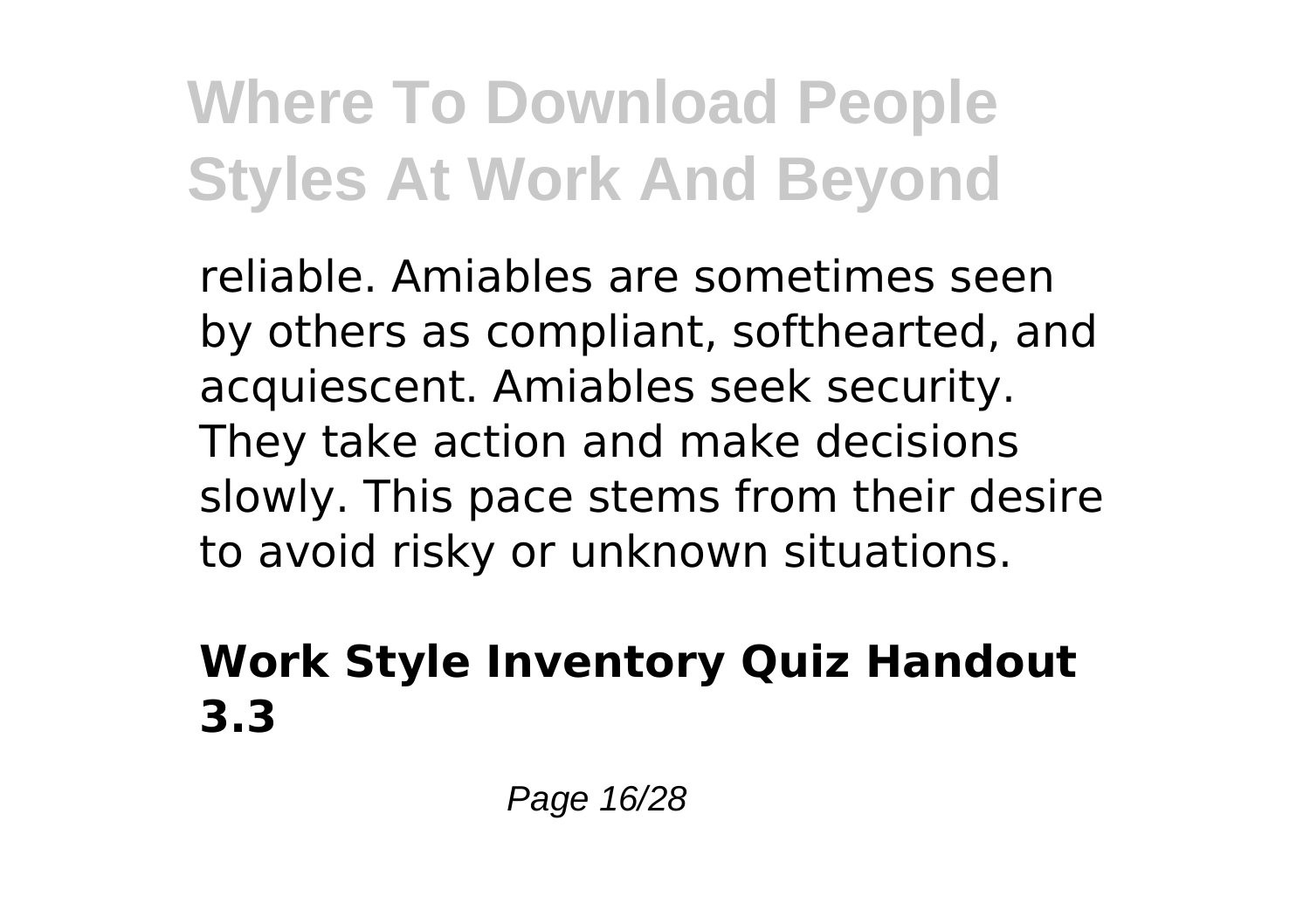My work style is extremely flexible—working on so many different projects requires me to be adaptive. In general, I try to work on one project at a time, working as quickly, but efficiently, as possible to achieve the best results. All of my projects require collaboration, so I use the team environment to check for errors.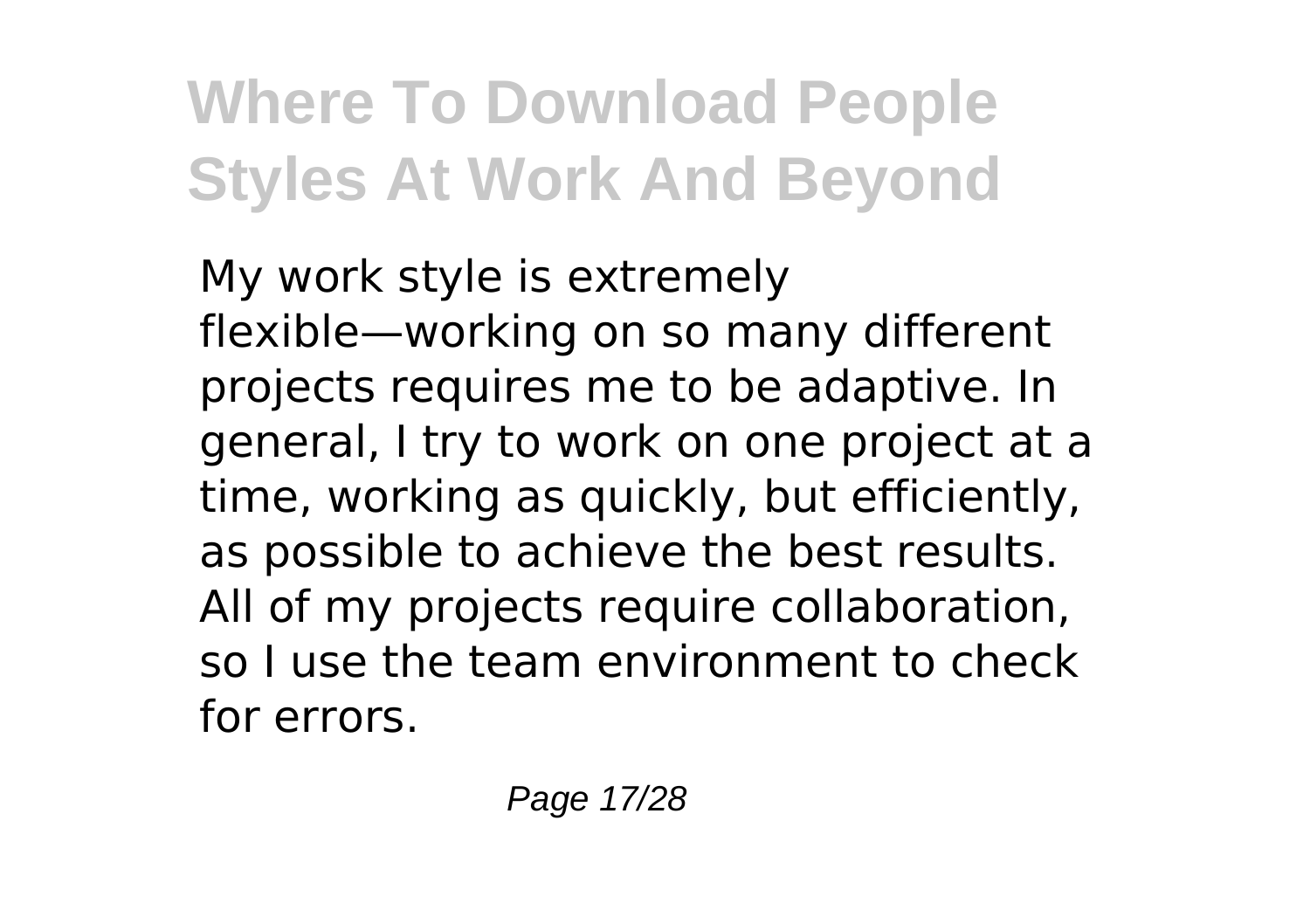#### **How to Answer Interview Questions About Your Work Style**

With our leadership team, we use the Insights Discovery tool to help each other understand our unique personalities. The tool is validated and has proven helpful to our team in serving and communicating with one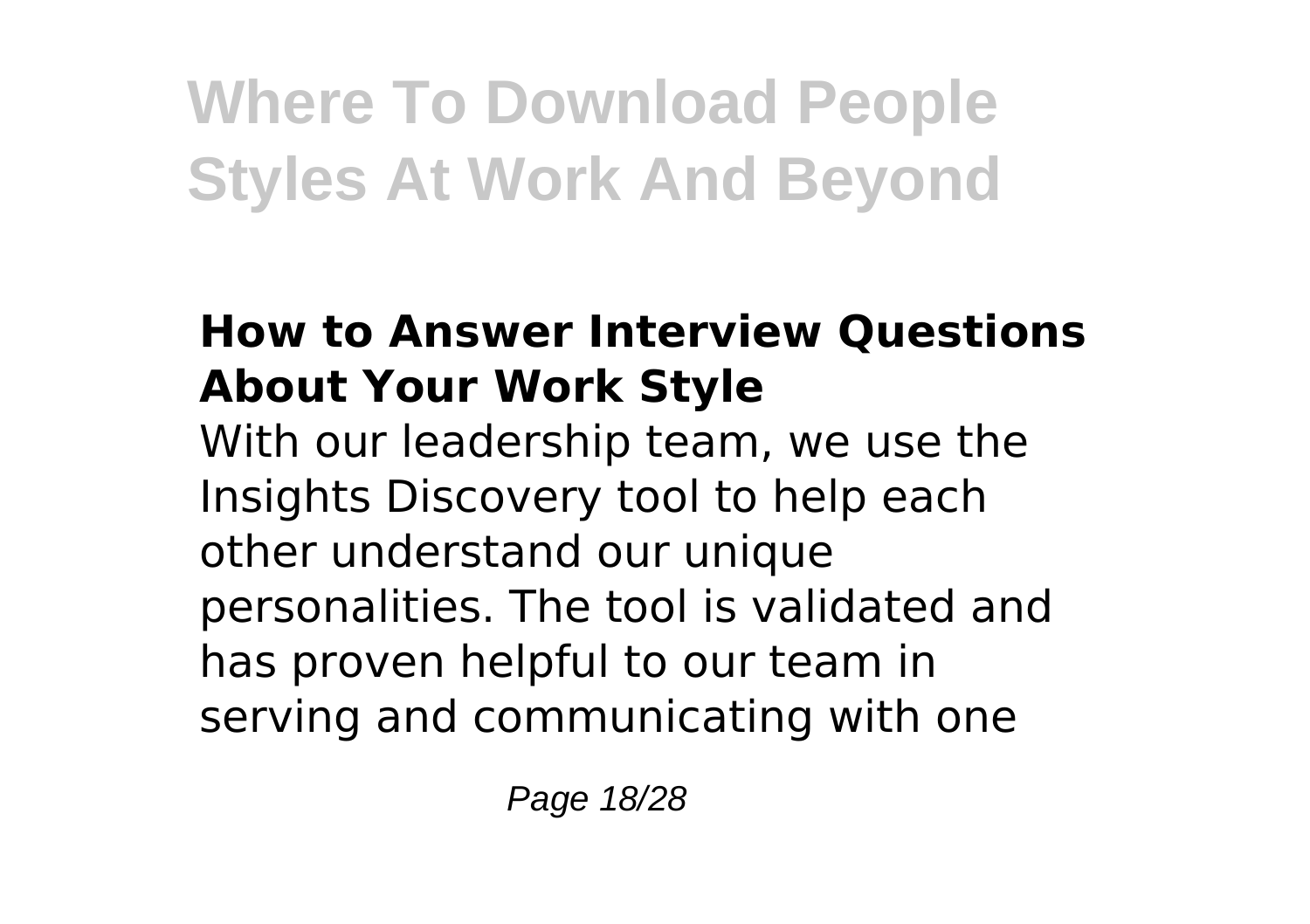another. Our Auxano consulting team often uses the tool when consulting with churches.. Though there are variations of each color (based on your secondary color), the tool helps team ...

#### **Four Leadership Personalities: What Color Are You? – Eric ...**

5 tips for handling different work styles

Page 19/28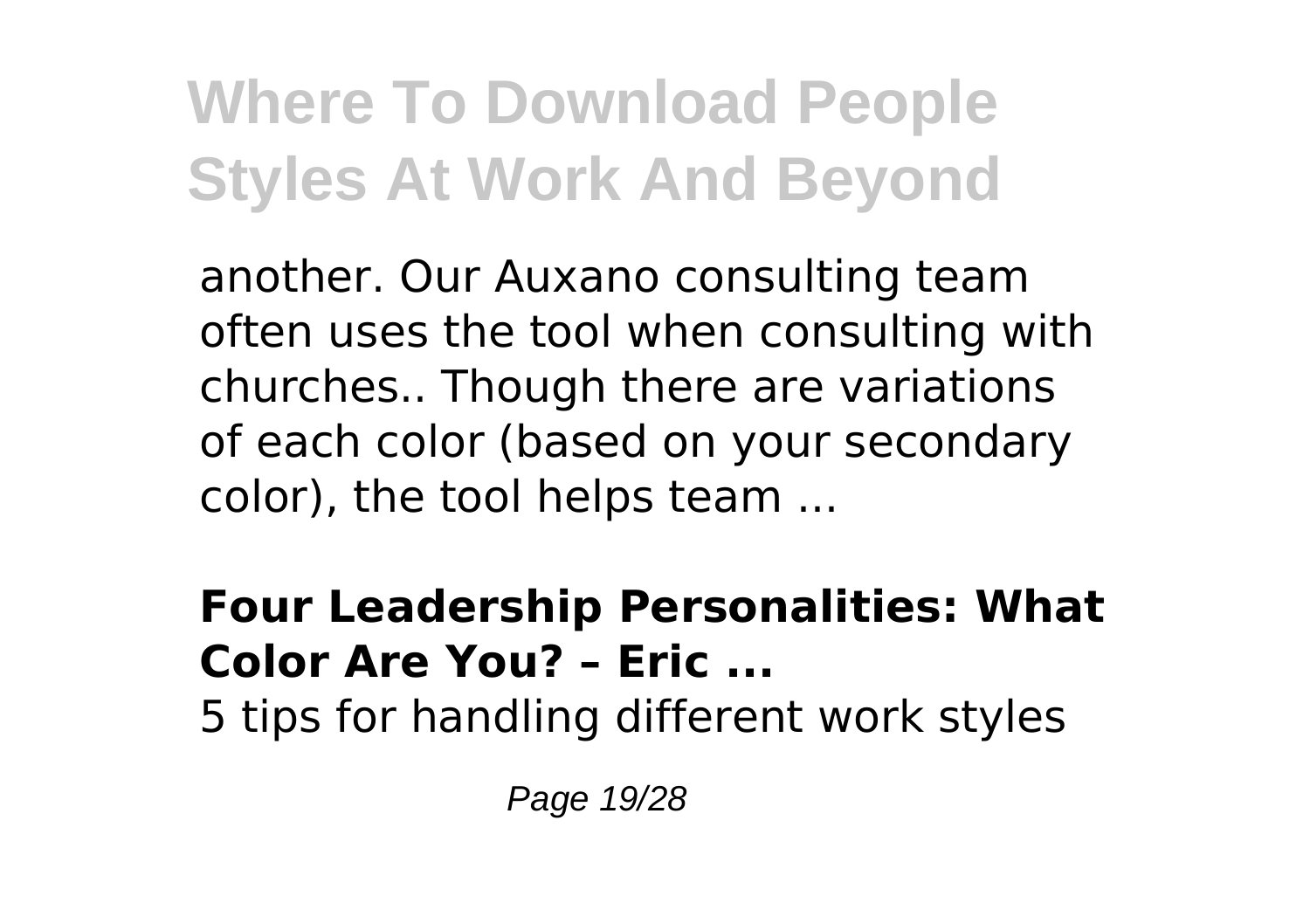among employees. We're all familiar with assessments that show your employees' strengths and where they fall on a work style or behavior chart. Regardless of the model you're using, know that people typically don't have just one style. There are many different work styles out there.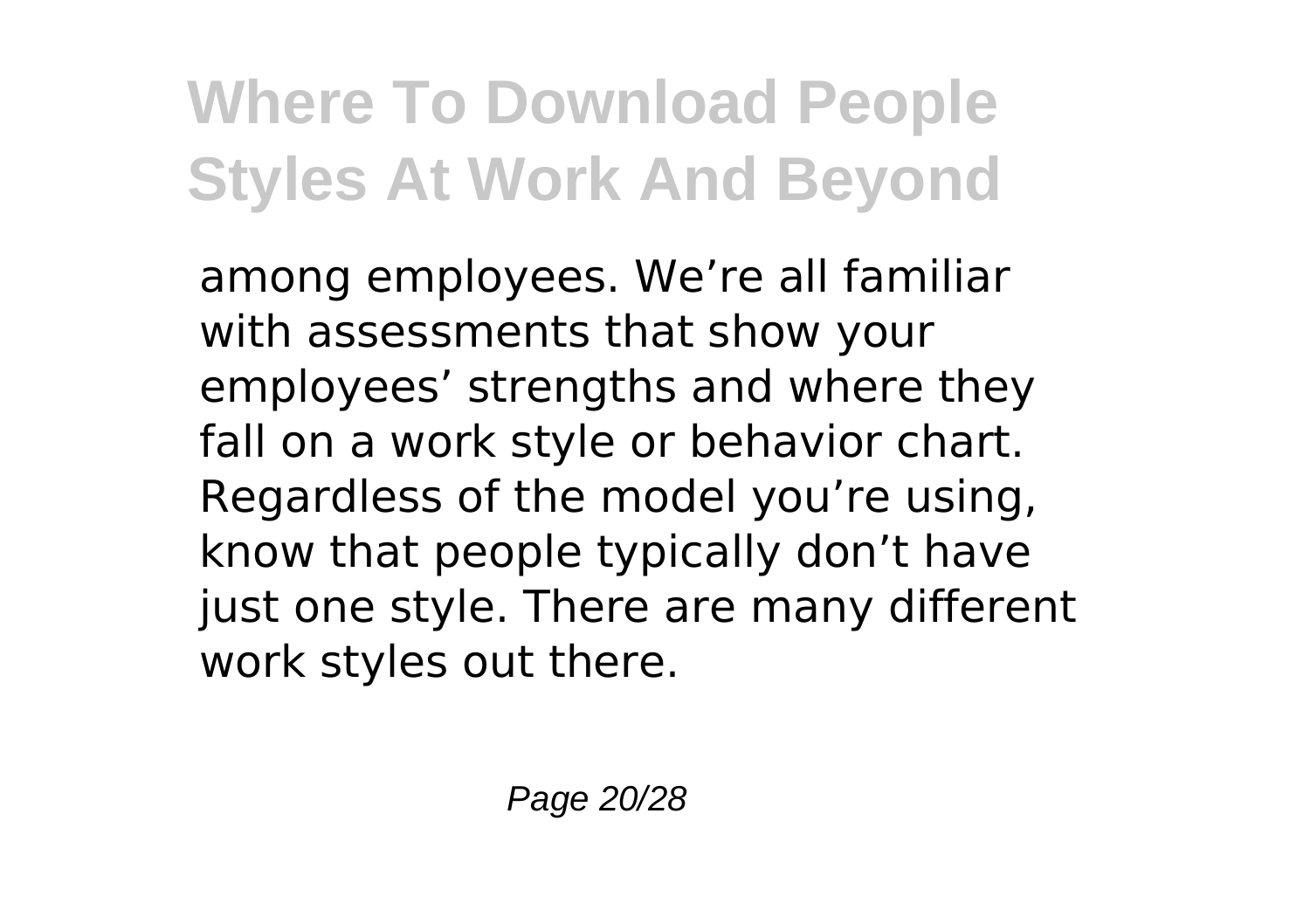#### **5 Tips For Handling Different Work Styles Among Employees ...** People Styles at Work...And Beyond: Making Bad Relationships Good and

Good Relationships Better (Paperback) Published May 28th 2009 by AMACOM. Paperback, 240 pages. Author (s): Robert Bolton, Dorothy Grover Bolton. ISBN: 0814413420 (ISBN13:

Page 21/28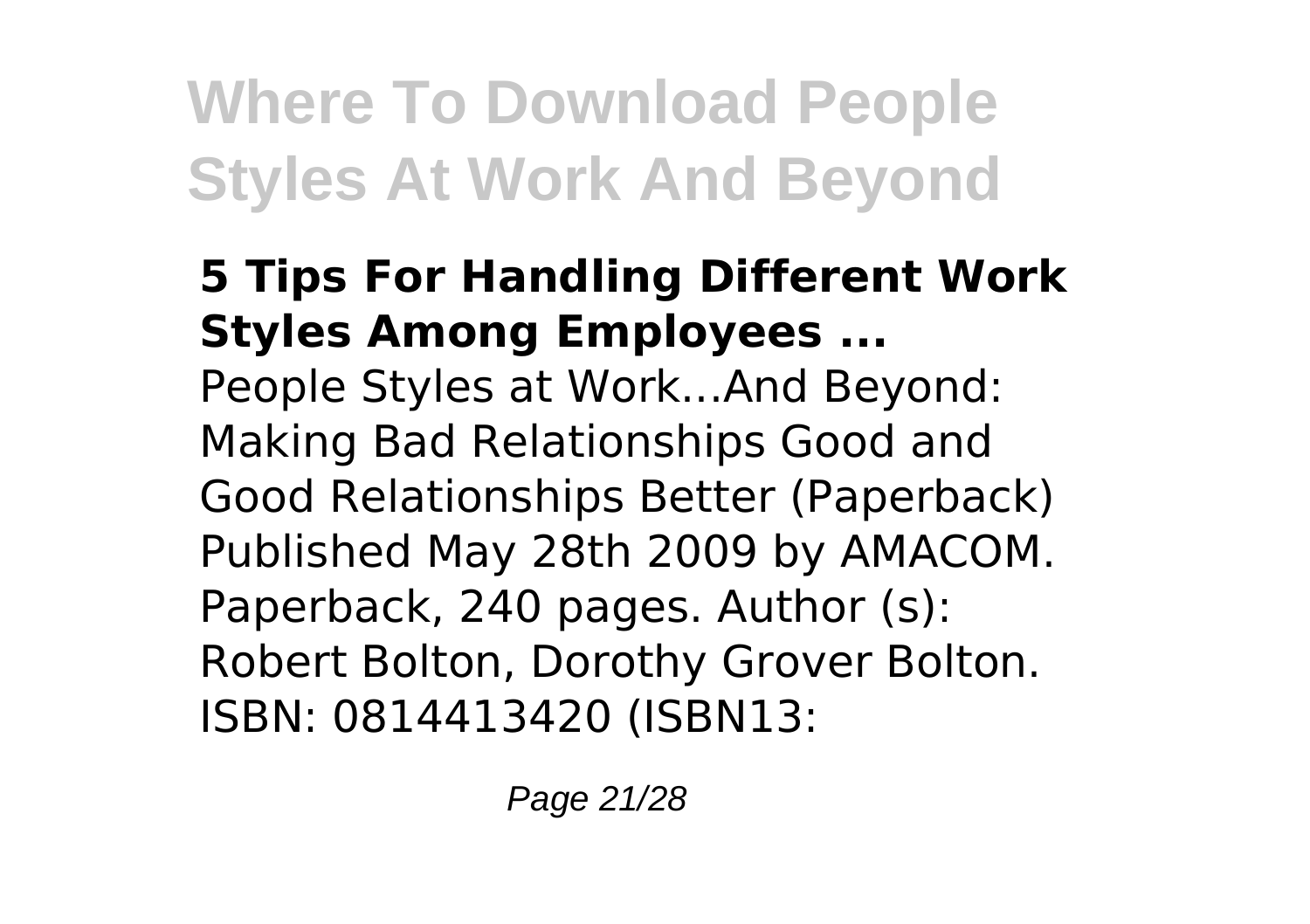9780814413425) Edition language:

#### **Editions of People Styles at Work: Making Bad ...**

How To Work With Different Communication Styles. Now that we've taken a look at the 4 primary communication styles, let's take a look at how to work with each style at the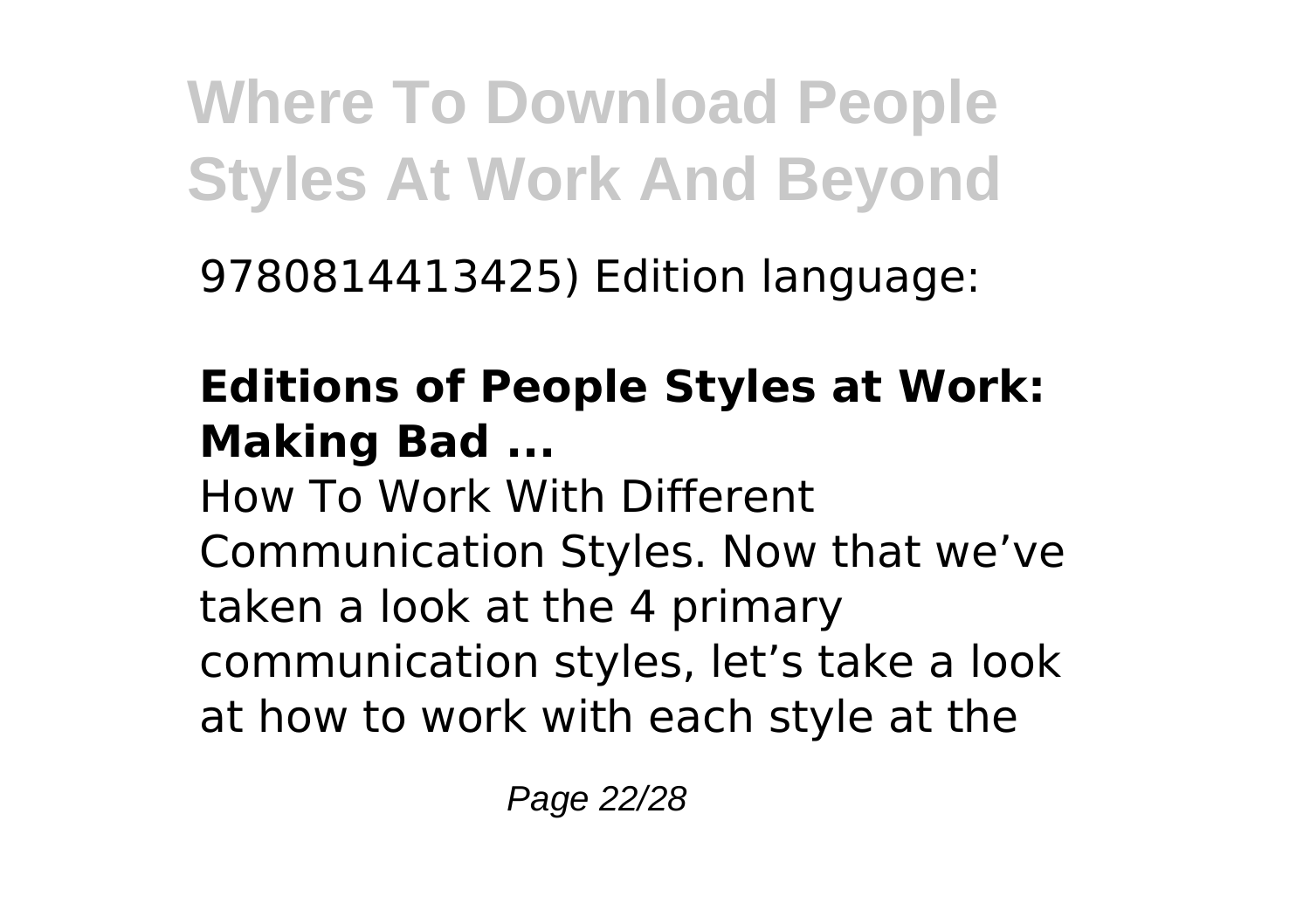office. In this section, you will learn the best way to interact and communicate with each style.

#### **How to Work with Different Communication Styles in the Office** According to the SOCIAL STYLE Model, some people prefer to take the lead in more assertive ways, speaking directly

Page 23/28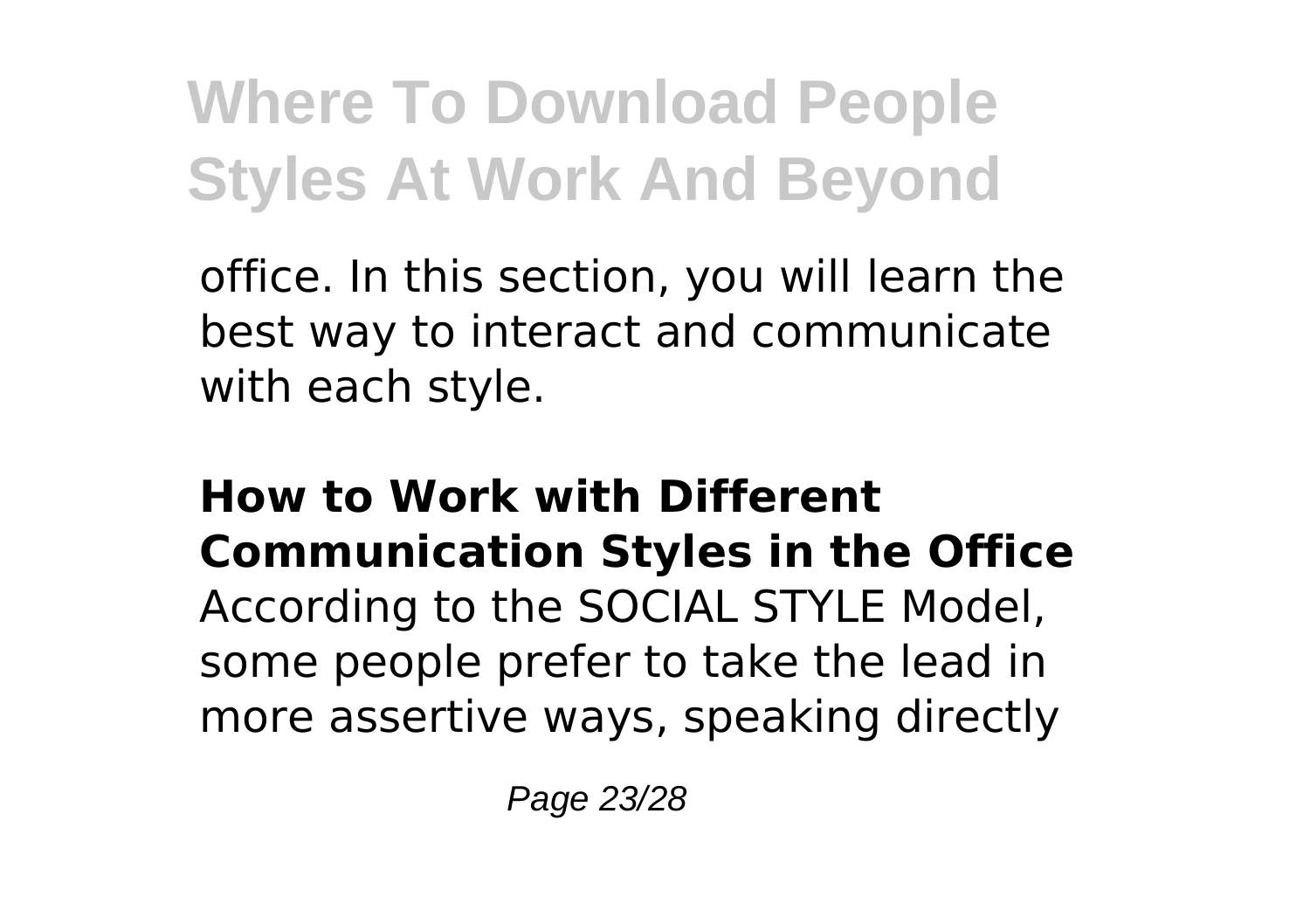and frankly while focusing on the strategic objectives of their teams. Others prefer to respond to input from others, sharing their own ideas as a way to build upon others'.

### **SOCIAL STYLE Model - TRACOM Group**

3 People AJ Styles wants to work with in

Page 24/28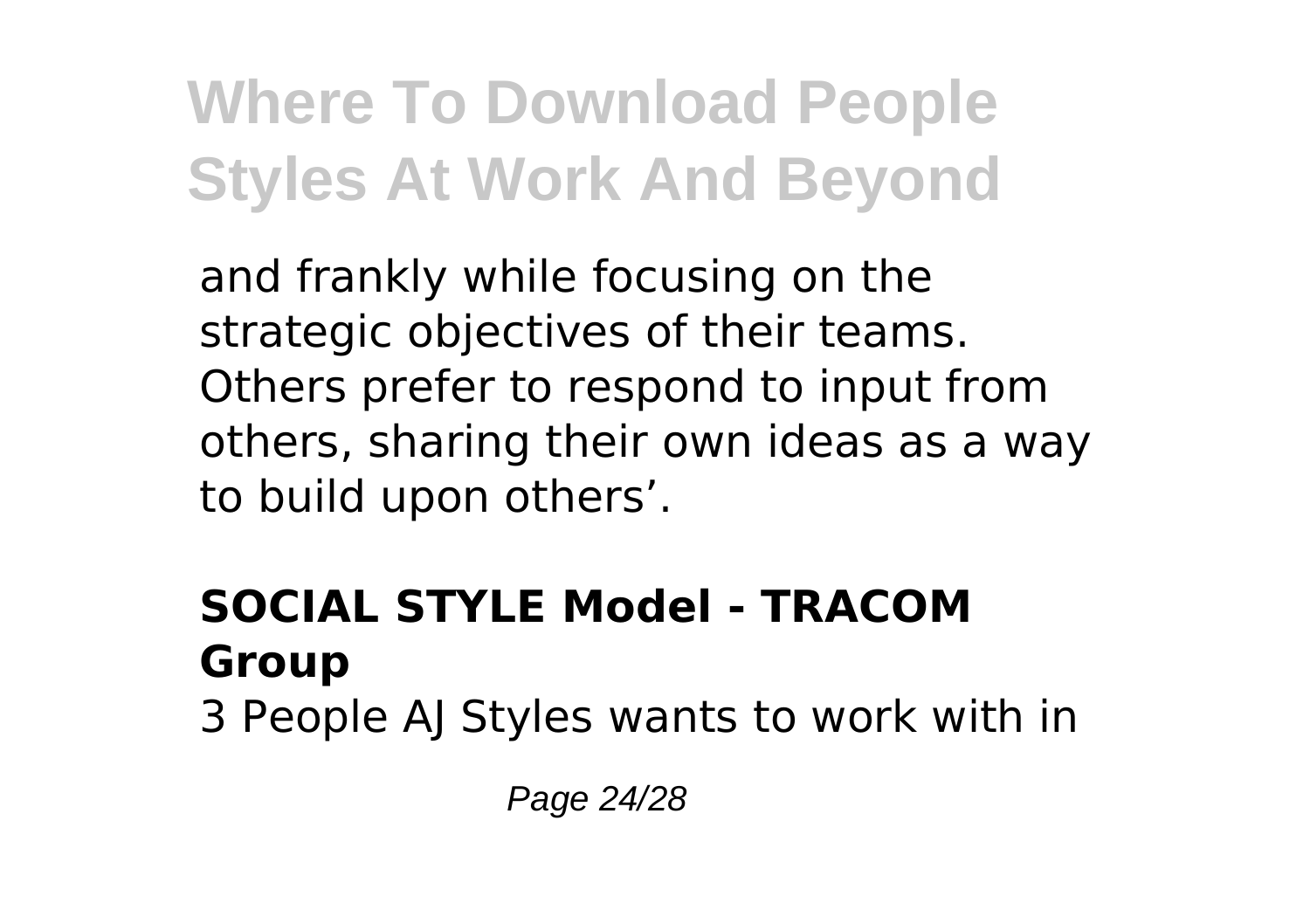WWE and 2 he does not. AJ Styles battled Edge in the 2020 WWE Royal Rumble match. Danny Hart FOLLOW. EXPERT COLUMNIST Modified 14 Aug 2020, 01:31 IST.

**3 People AJ Styles wants to work with in WWE and 2 he does not** People Styles At Work And Co-workers

Page 25/28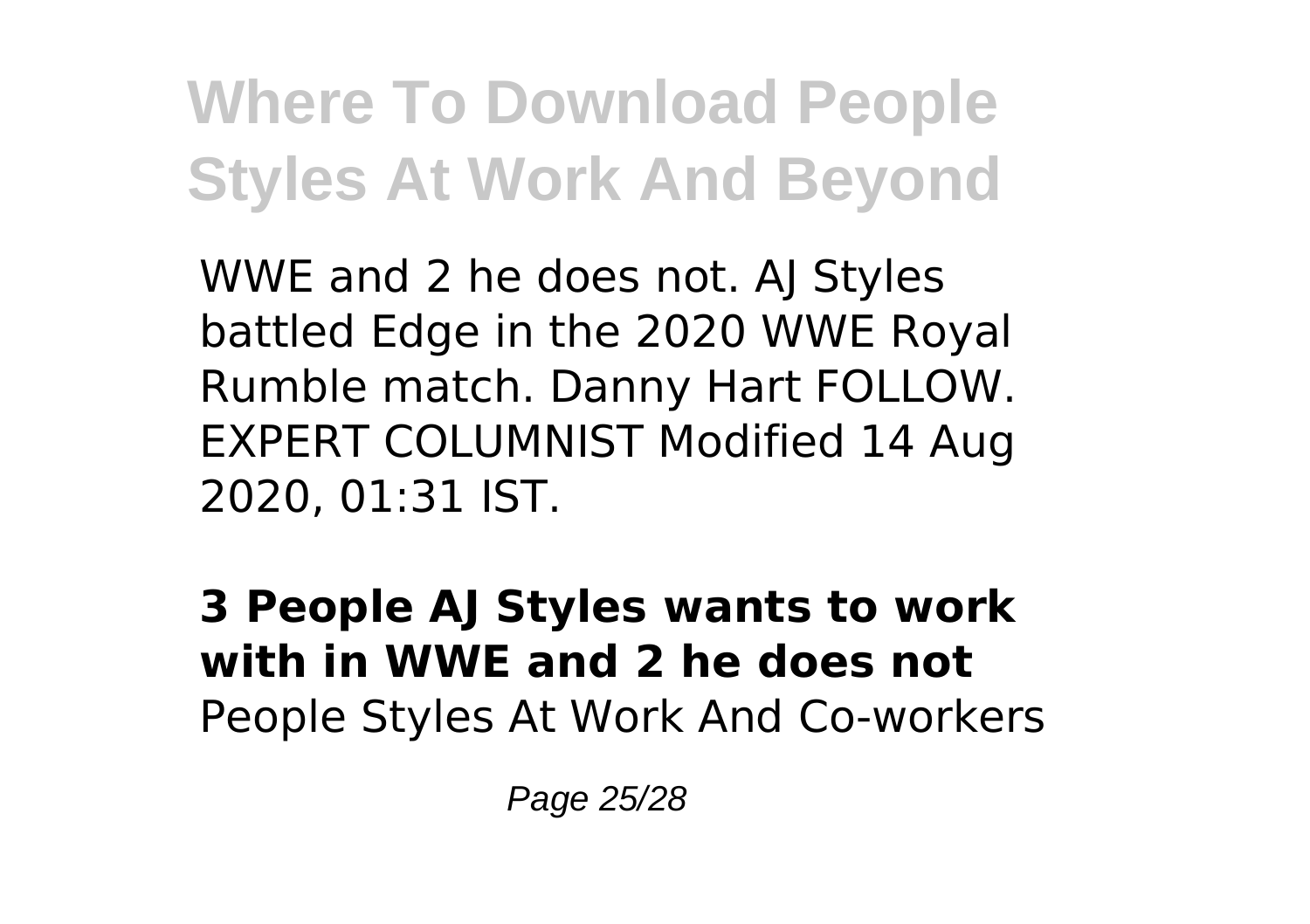are like family. Most of the time, you don't get to choose them and there will inevitably be people around with whom you naturally clash.. Page 4/27. Bookmark File PDF People Styles At Work And Beyond However, at work, how well you relate

#### **People Styles At Work And Beyond -**

Page 26/28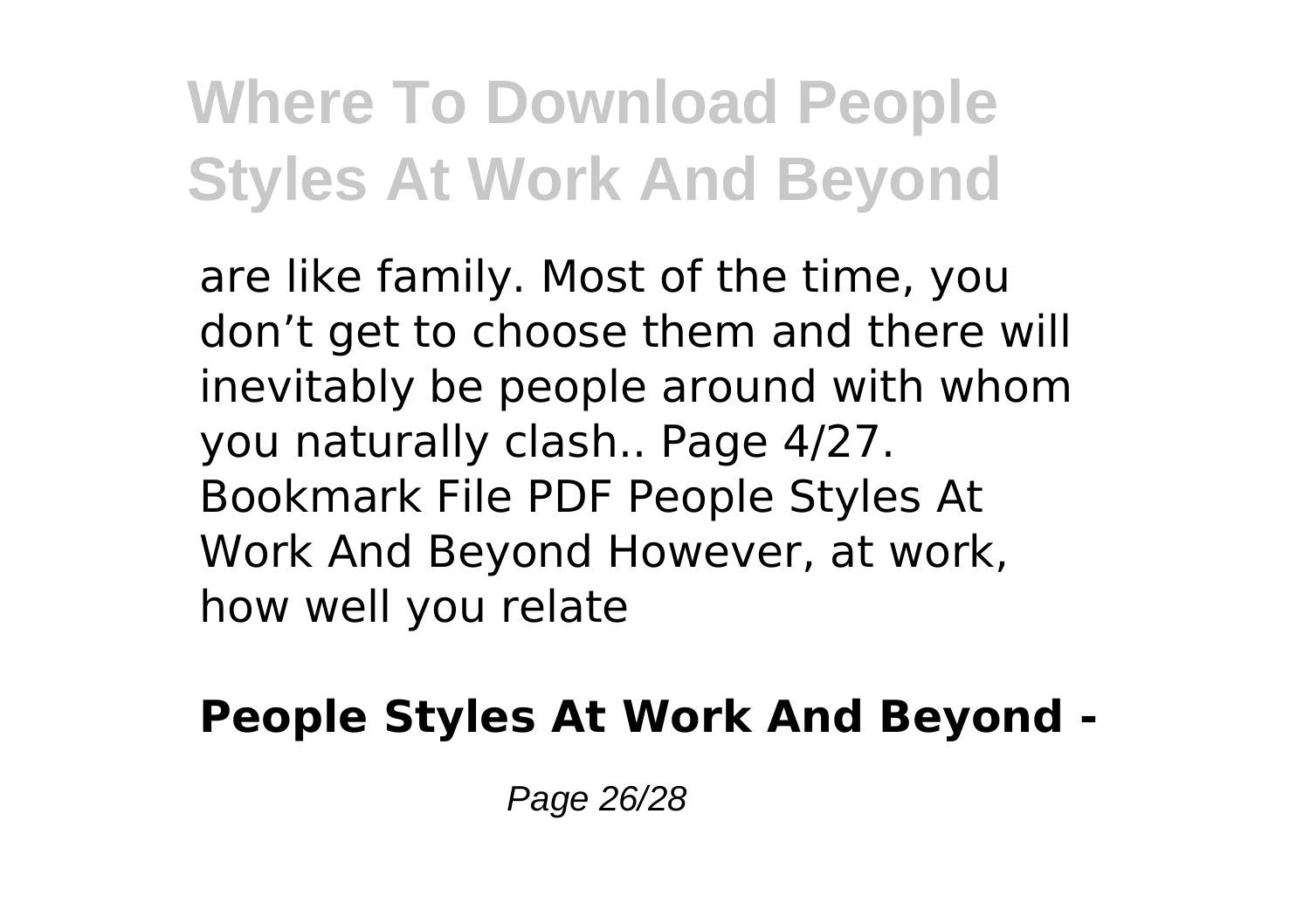#### **globalinfoservice.com**

Get the latest style news and features from PEOPLE.com, including breakdowns of what celebrities are wearing and sale updates on major brands.

Copyright code:

Page 27/28